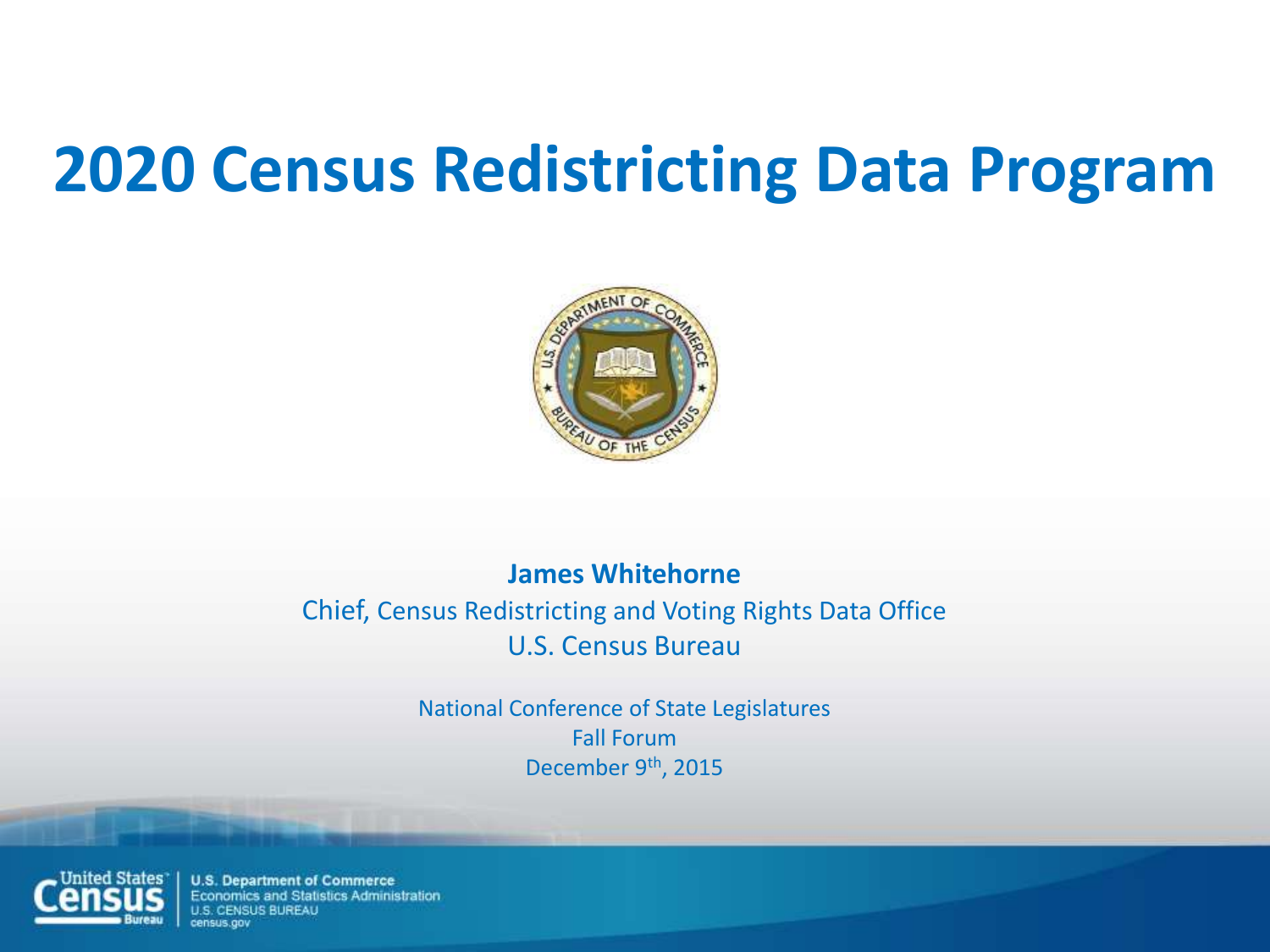1975 – Passage of P.L. 94-171

1980 – Blocks created for all incorporated places of 10,000 or more population 5 States (GA, MI, NY, RI, VA) contracted for statewide block coverage resulting in 78% of population and 7% of land area

1990 – Nationwide Block Coverage Block Boundary Suggestion Project



**U.S. Department of Commerce** omics and Statistics Administration **S BURFAU**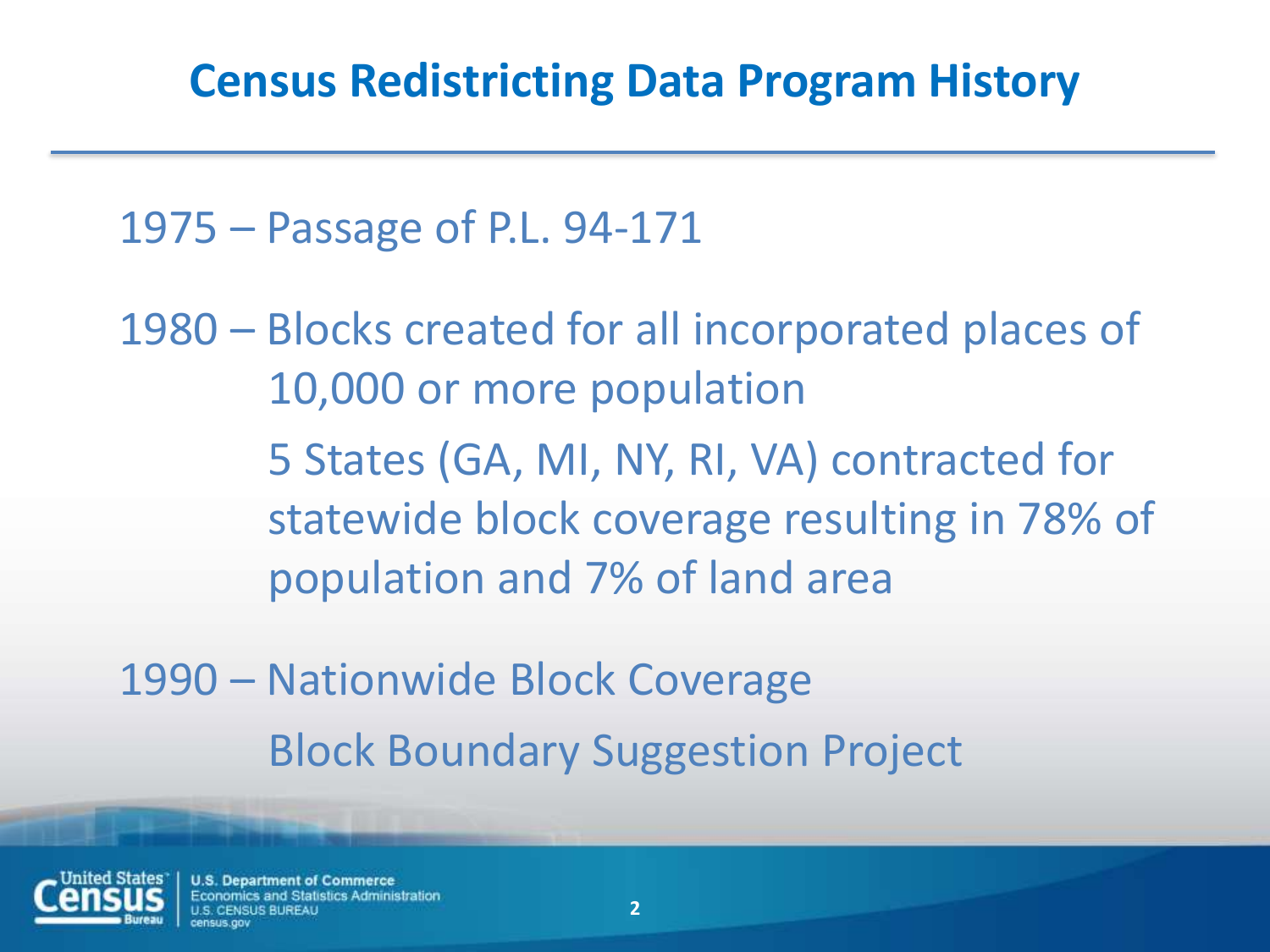## **Census Redistricting Data Program History**

- 2000 Paper submissions and equivalency files for digitizing into Census's "TIGER" geographic database New race categorizations based on OMB Directive 15
- 2010 Enhanced precision of Census TIGER geography Digital submission using required Census supplied software
- 2020 Digital with no software restrictions but with a supplied software option



**U.S. Department of Commerce** omics and Statistics Administration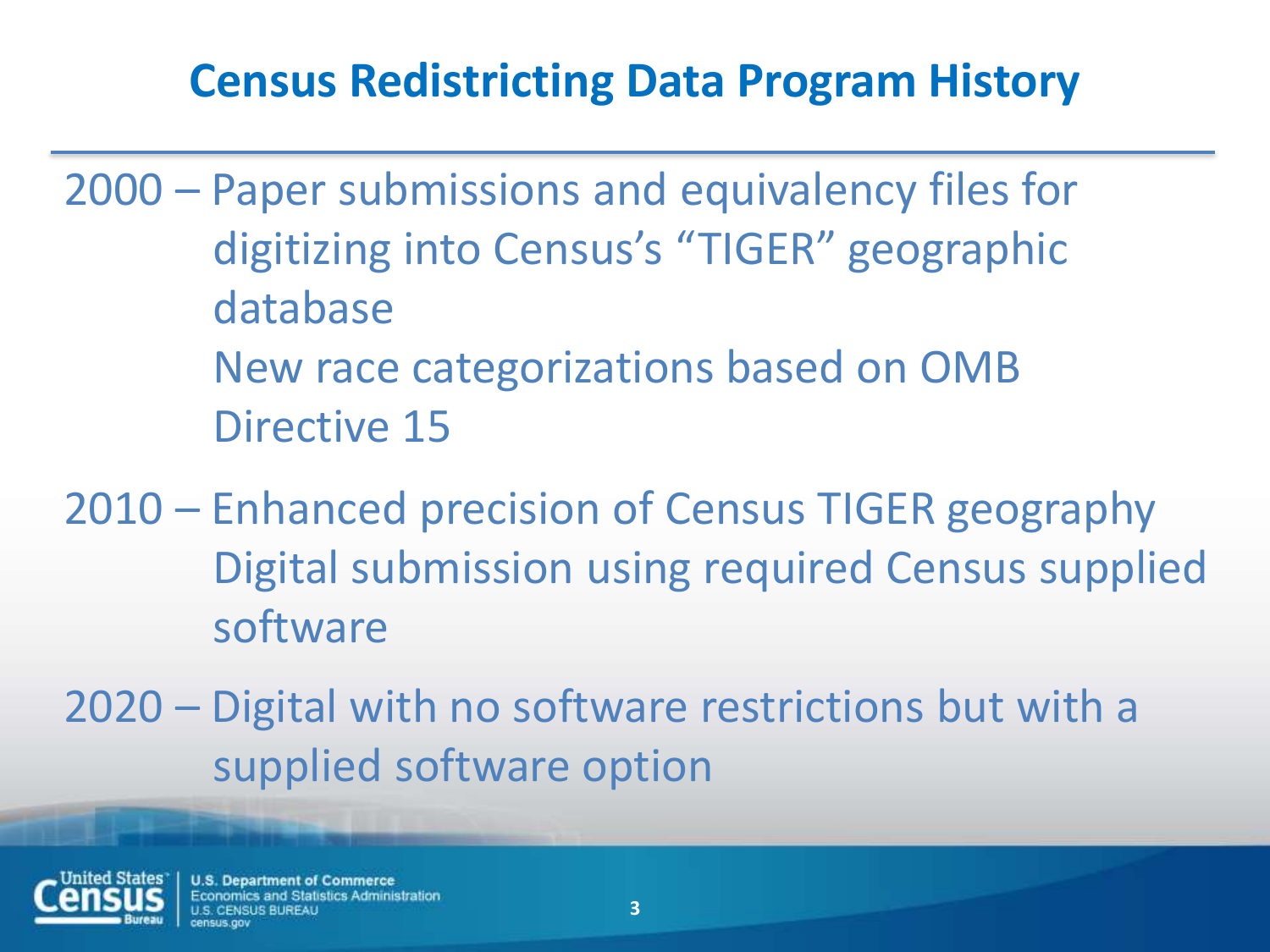#### **Phase 1 – The Block Boundary Suggestion Project (BBSP)**

- Schedule
	- Initial Delineation, December 2015 through May 2016
	- Verification, December 2016 through May 2017
- Activities
	- States can influence the 2020 tabulation blocks
		- Must Hold/ Do Not Hold
		- **Missing Features**
		- Misaligned Features
	- Update Area Landmark (state parks, prisons, etc.) boundaries
	- Block size review / Prototype Blocks NEW for 2020
	- Suggest updates to legal boundaries NEW for 2020



**U.S. Department of Commerce Economics and Statistics Administration US BURFAU**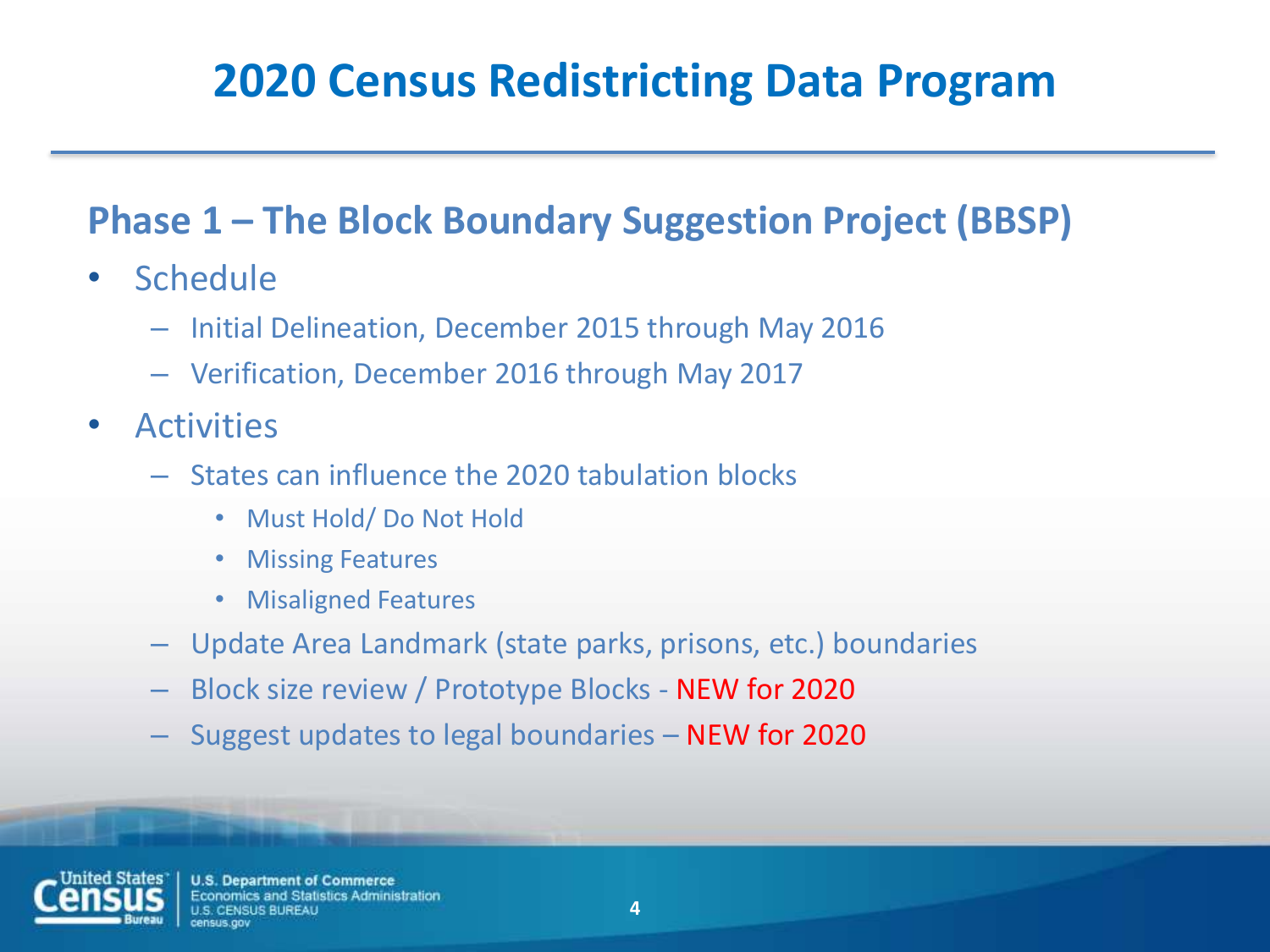#### **Phase 2 – The Voting District Project (VTDP)**

- Schedule
	- Initial Delineation, December 2017 through May 2018
	- Verification, December 2018 through May 2019
- Activities
	- States provide their Election Districts/Precincts/Wards
	- States can influence the 2020 tabulation blocks
		- Missing Features
		- Misaligned Features
	- Update Area Landmark (state parks, prisons, etc.) boundaries
	- Suggest updates to legal boundaries NEW for 2020



**U.S. Department of Commerce Economics and Statistics Administration IS BURFAU**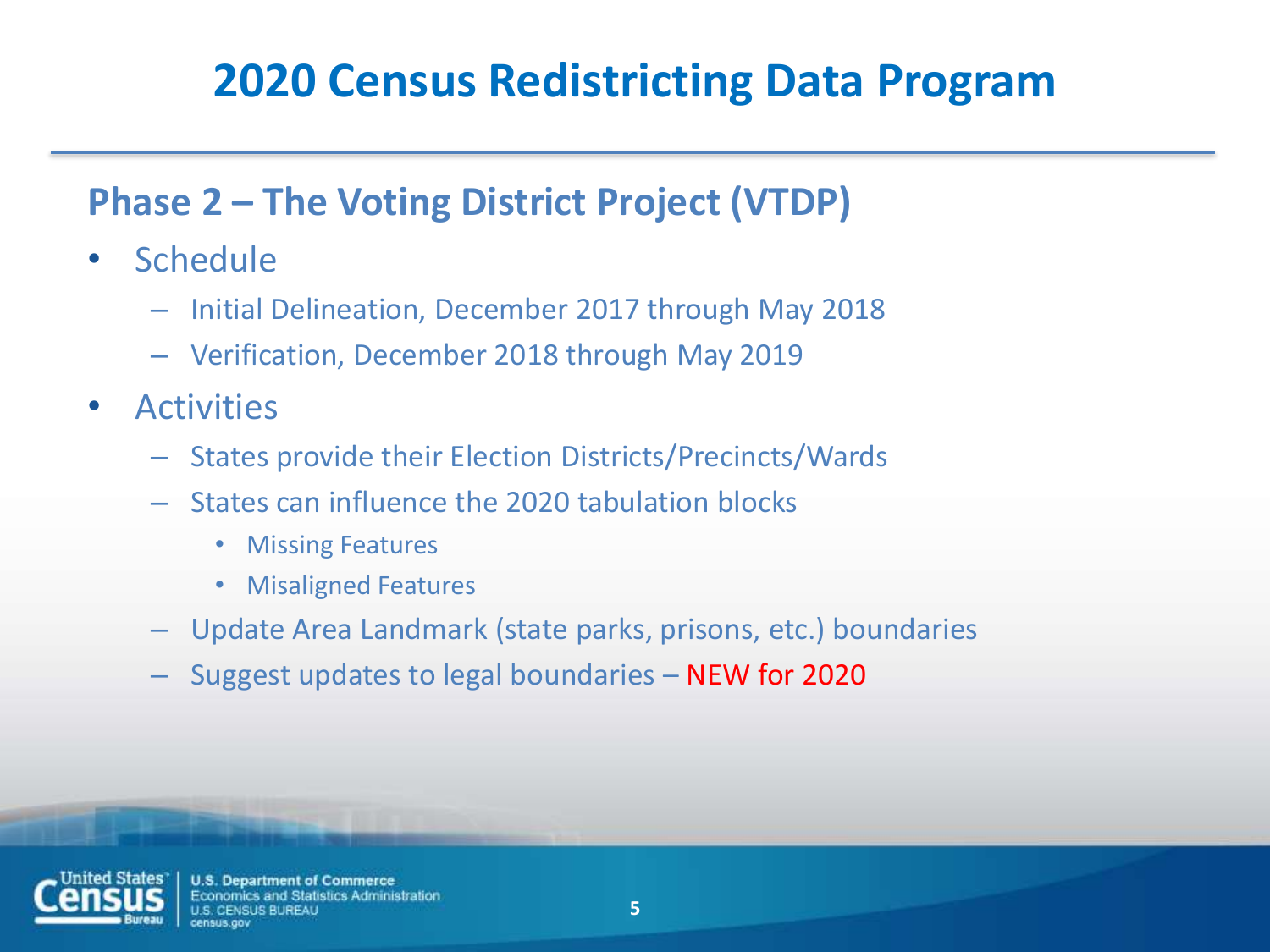#### **Phase 3 – Data Delivery**

- Schedule
	- Geographic support products November 2020 to February 2021
	- $-$  P.L. 94-171 Redistricting Data  $-$  February 2021 to March 31<sup>st</sup>, 2021
- Content
	- P.L. 94-171 Redistricting Data File
		- Race and Race for the Population 18 Years and Over
		- Hispanic or Latino, and not Hispanic or Latino by Race and Hispanic or Latino, and not Hispanic or Latino by Race for the Population 18 Years and Over
		- Occupancy Status (Housing)
		- Group Quarters NEW for 2020
	- Geographic Support Products
		- Shapefiles
		- Maps (PDF only)
		- Block Assignment Files
		- Block to Block Relationship Files NEW (timing) for 2020



**U.S. Department of Commerce** Economics and Statistics Administration NSUS BURFAU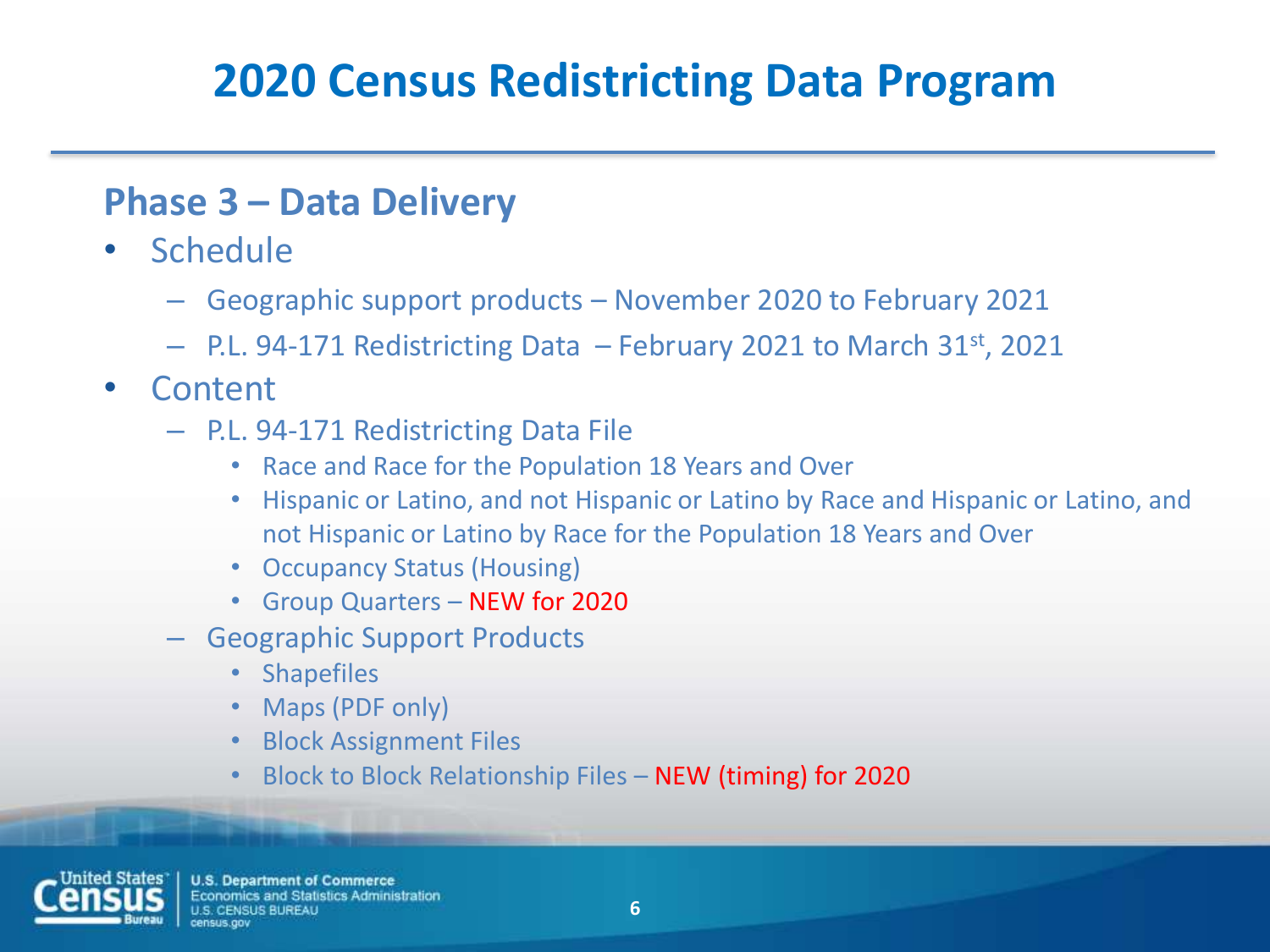#### **Phase 4 – Collection of the New Plans**

- Collect 118th Congressional and new State Legislative District Plans November 2021 to May 2022
	- Continuous collection of Congressional plans on a 2-year cycle
	- Continuous collection of State Legislative District Plans on a 2-year cycle
	- Two versions collected official and tabulation

#### **Phase 5 – The View From the States**

- Generate, from the States' point of view, a report detailing:
	- Successes of the 2020 Census Redistricting Data Program
	- Areas for improvement from the 2020 Census Redistricting Data Program
	- Recommendations for the 2030 Census Redistricting Data Program
	- Publication date in 2025



**U.S. Department of Commerce** conomics and Statistics Administration IS RURFAU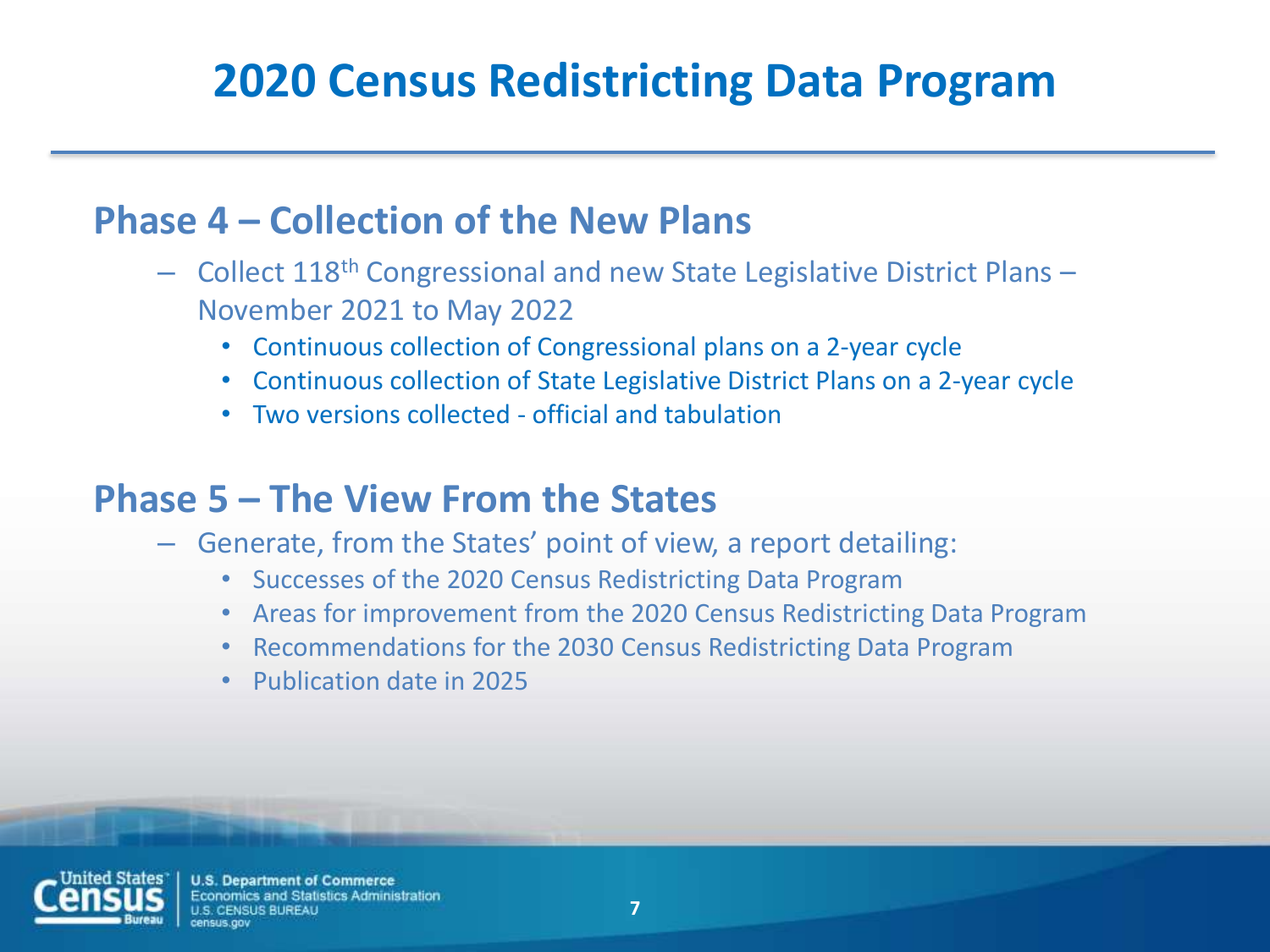

**United States** 

**U.S. Department of Commerce** Economics and Statistics Administration **U.S. CENSUS BUREAU** census.gov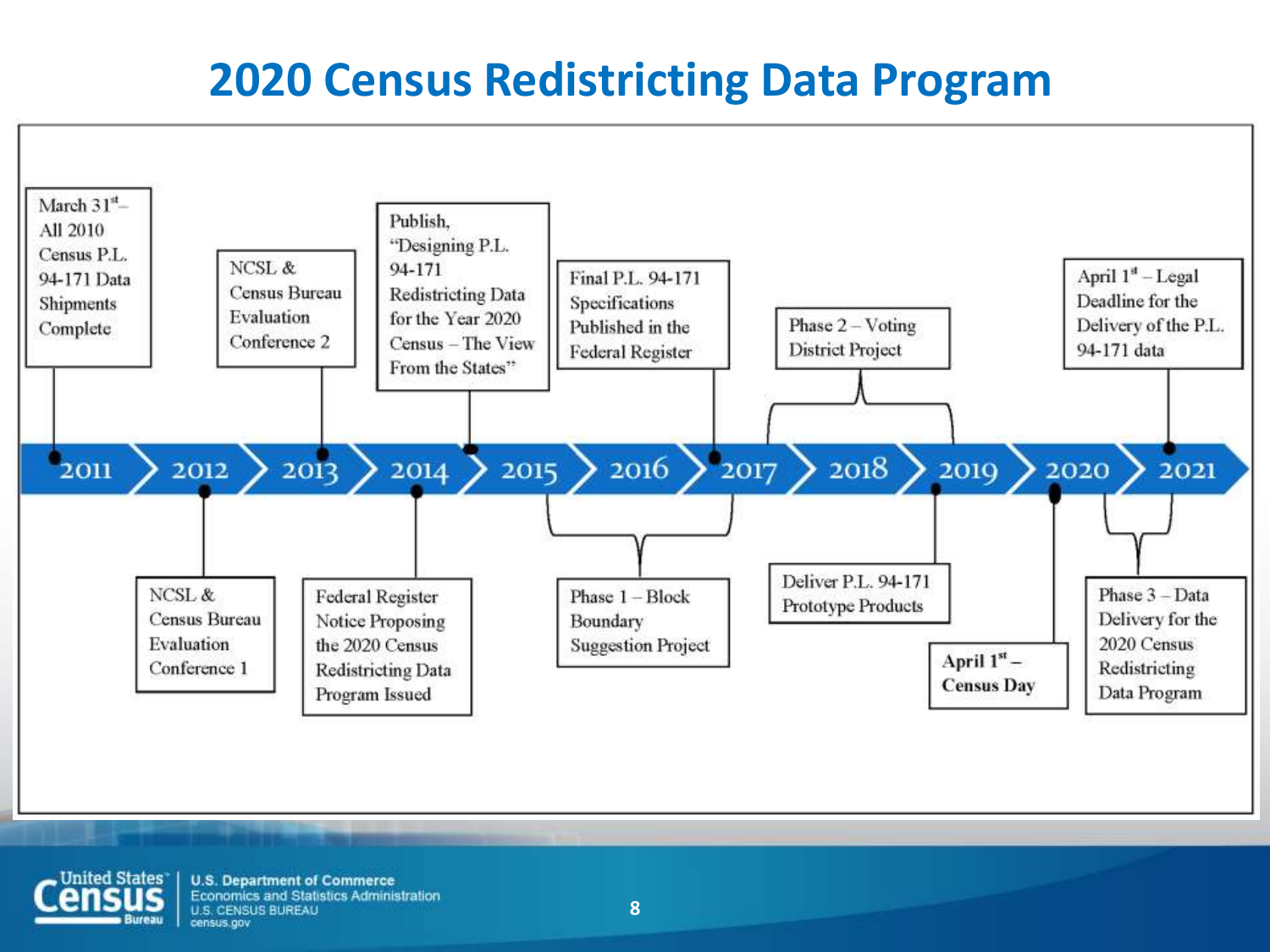- The Census Redistricting and Voting Rights Data Office (CRVRDO) is the point of contact for the state designated non-partisan liaison regarding the Redistricting Data Program
- Liaisons have the option to parcel work out to others and then review
- Liaisons must certify all work being submitted to Census for processing
- The CRVRDO will facilitate legal boundary updates with the Boundary and Annexation Survey team and the area's highest elected official
- The CRVRDO will continue outreach and education on Census related issues of interest to the redistricting community



**U.S. Department of Commerce** omics and Statistics Administration **S BURFAU**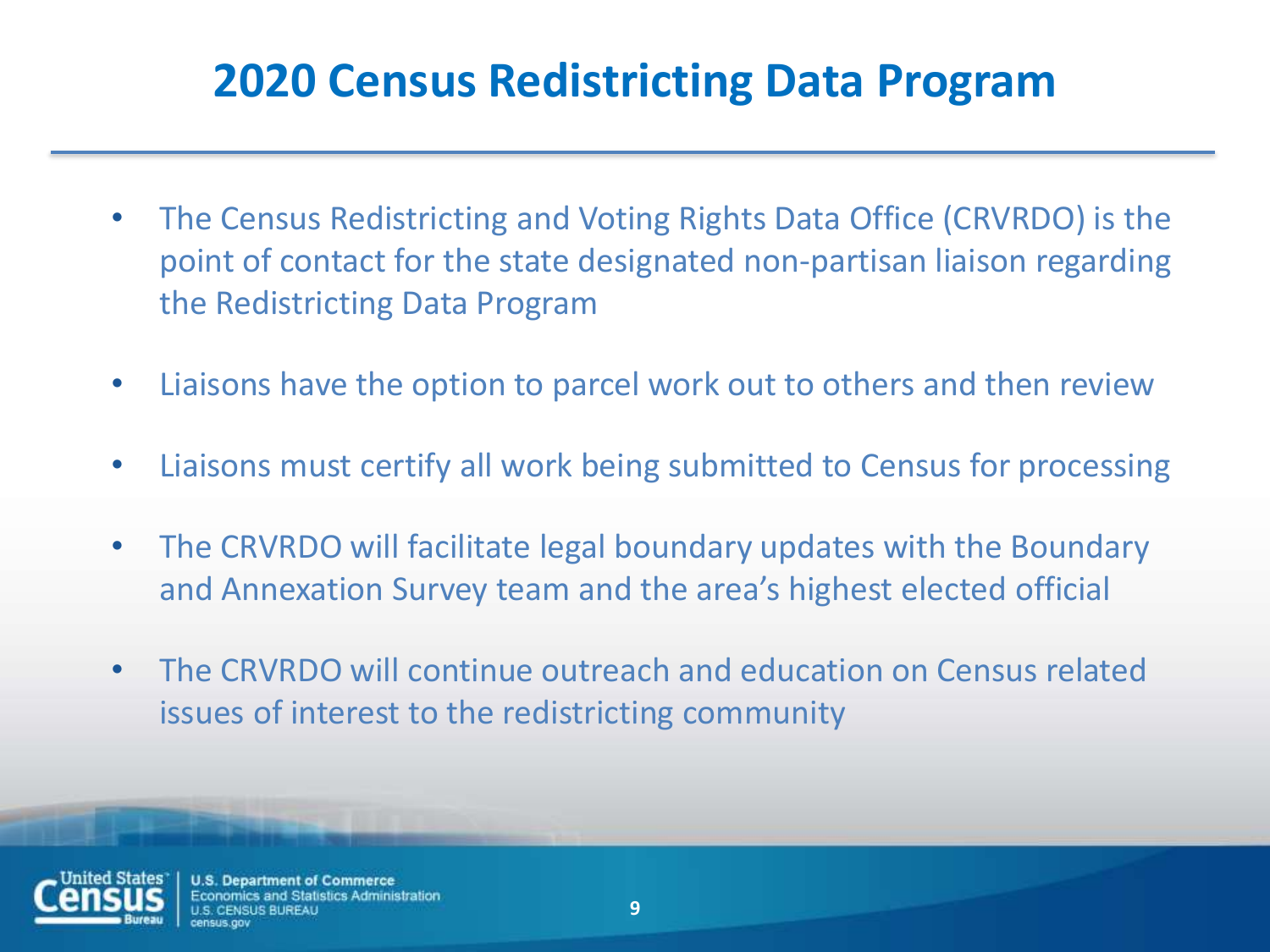# **Voting Rights Data**

#### **Citizen Voting Age Population by Race and Ethnicity**

- Annual Tabulation
- Calculated using the American Community Survey 5-year estimates
- Researching the addition of other geographies
- Researching availability of 2020 geography in the 2021 release.
- Released in the 1<sup>st</sup> week of February each year

#### **Section 203 Language Determinations**

- New determinations conducted every 5 years
- Identifies counties or townships where language assistance is needed for voting
- Calculated using the American Community Survey 5-year estimates
- Expected publication in the Federal Register December 2016